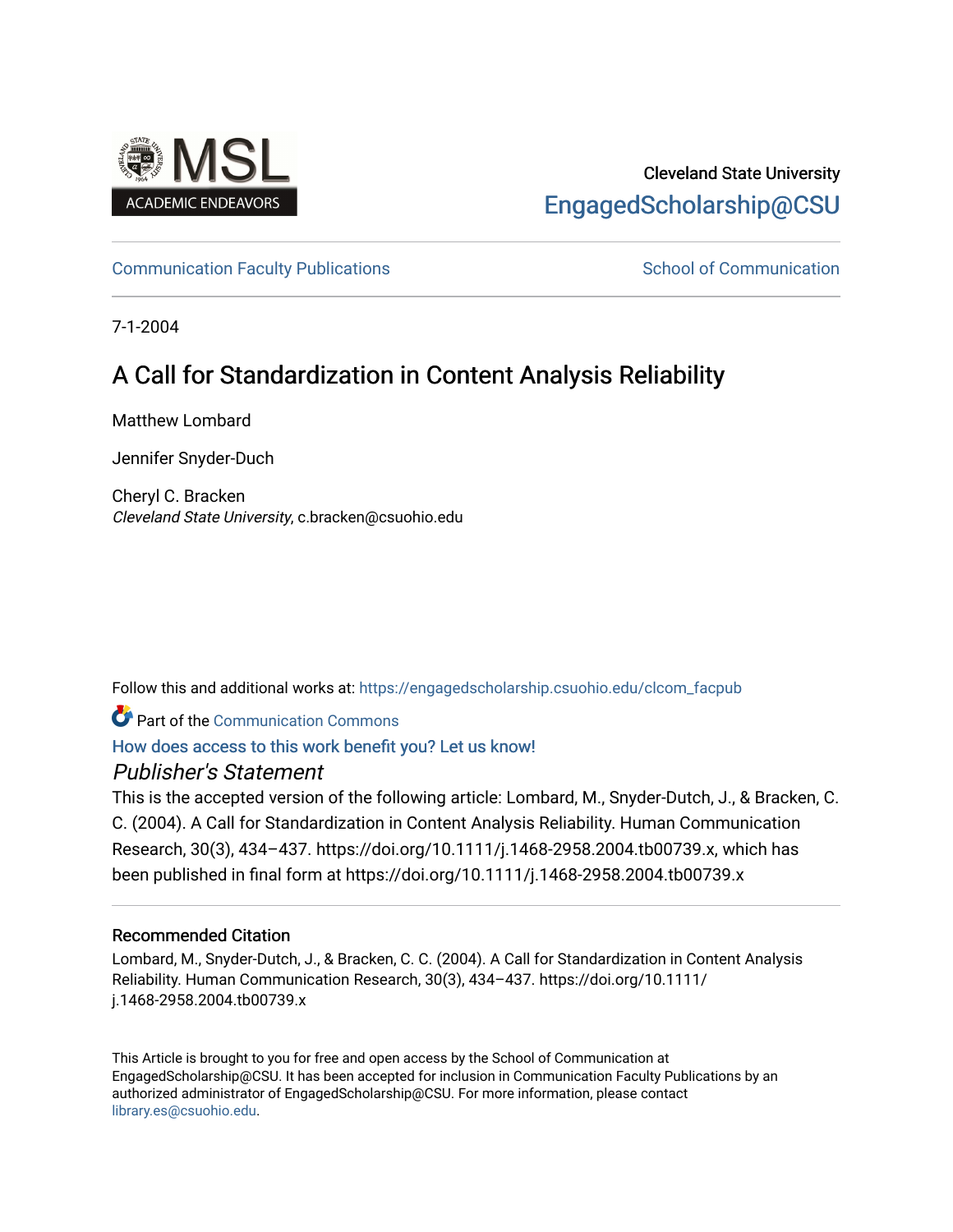# ACall for Standardization in ContentAnalysis Reliability

MATTHEW LOMBARD

JENNIFER SNYDER-DUCH

CHERYL CAMPANELLA BRACKEN

In Lombard, Snyder-Duch, and Bracken (2002) we reviewed the litera-<br>ture regarding a wide variety of issues related to intercoder reliability<br>in content analysis, presented a study that demonstrated the continu-<br>ing lack o n Lombard, Snyder-Duch, and Bracken (2002) we reviewed the literature regarding a wide variety of issues related to intercoder reliability in content analysis, presented a study that demonstrated the continuconcluded with guidelines designed to encourage and enable researchers to follow generally accepted systematic procedures for assessing reliability and clearly explaining what was done and found in all research reports. Our online supplement to the article (2003) offered additional detailed, practical guidance to content analysis researchers on this topic.

In his article in this issue of *HCR,* Krippendorff has provided a valuable extension to one aspect of the literature on reliability by questioning the received wisdom regarding the mathematical attributes of some commonly used reliability indices. We use the limited space allotted to us to clarify a few important issues he raised, as part of a larger effort to encourage the community of content analysis researchers in communication to continue to refine, and apply, appropriate and practical standards for the assessment and reporting of intercoder reliability.

Our work joins that of a growing number of communication researchers trying to improve the quality of content analyses and to make the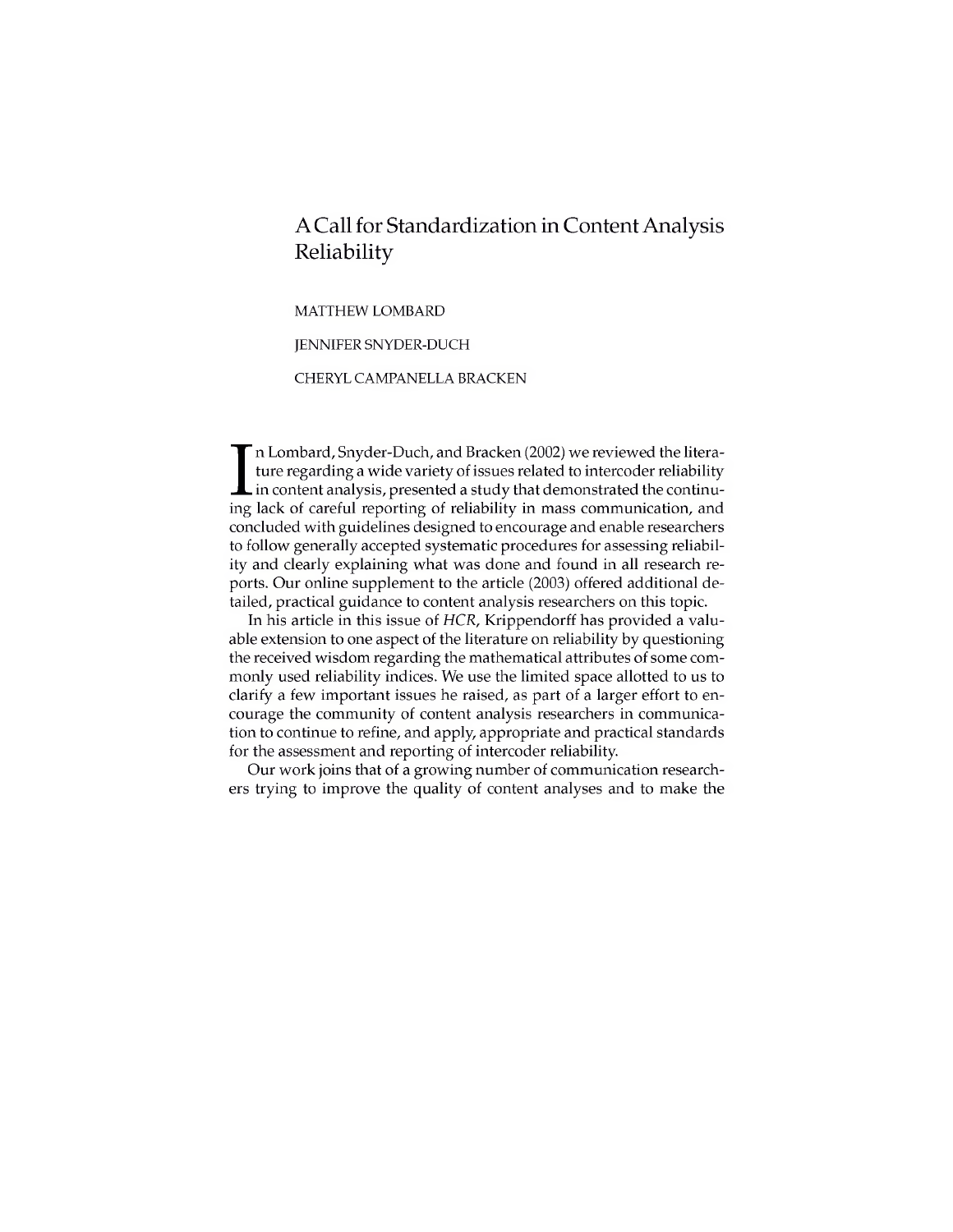method more accessible. Scholars interested in conducting content analysis research can consult recent accessible and practical books by Neuendorf (2002) and Riffe, Lacy, and Fico (1998); articles by Potter and Levine-Donnerstein (1999) and Riffe and Freitag (1997); and online resources such as *The Content Analysis Guidebook Online* (2002) by Kimberly Neuendorf and the *Content Analysis Resources* (n.d.) website maintained by William Evans. These resources—and other communication scholars—have reached consensus on the importance of intercoder reliability and on many aspects of how researchers should assess and report it. Several issues, however, remain.

### Which Index/Indices?

The key issue that Krippendorff raised concerns which index or indices researchers should use. While echoing criticism of percent agreement (despite its intuitive appeal and the ease of calculating it) and praising Krippendorff's alpha (despite its mathematical density and the difficulty of calculating it), we have recommended only that researchers "[c]hoose one or more appropriate indices of intercoder reliability based on the characteristics of the variables, including their level(s) of measurement, expected distributions across coding categories, and the number of coders" and "[b]e prepared to justify and explain the selection of the index or indices" (p. 600). Krippendorff argued that "when it comes to discussing mathematical objects such as agreement measures and their use as indices of the reliability of data, mathematical proofs and demonstrations should speak louder than majority opinions, even when published" (2004, p. 430); however, the majority of opinions on this topic in most cases come from mathematical experts like himself, leaving the researcher unsure what to do. The next step in refining guidance for content analysis researchers would be to produce an expert consensus regarding the precise contexts, if any, which call for the use of each available index.

#### How to Assess Low Variance Data?

Given the diversity of indices available and debate regarding their specific mathematical properties, we follow others in characterizing those that do not account for chance agreement and tend to produce inflated estimates of agreement as liberal, and those that do account for this agreement as conservative. Rather than recommending that researchers "compute several agreement coefficients and . . . find a balance between conservative and liberal coefficients" (2004, p. 422) as Krippendorff suggested, we have recommended they "[establish] a decision rule [for acceptable coefficient values] that takes into account the assumptions and/or weaknesses of each" index used and "be prepared to justify the criterion or criteria used" (p. 600). We selected the indices and decision rules for our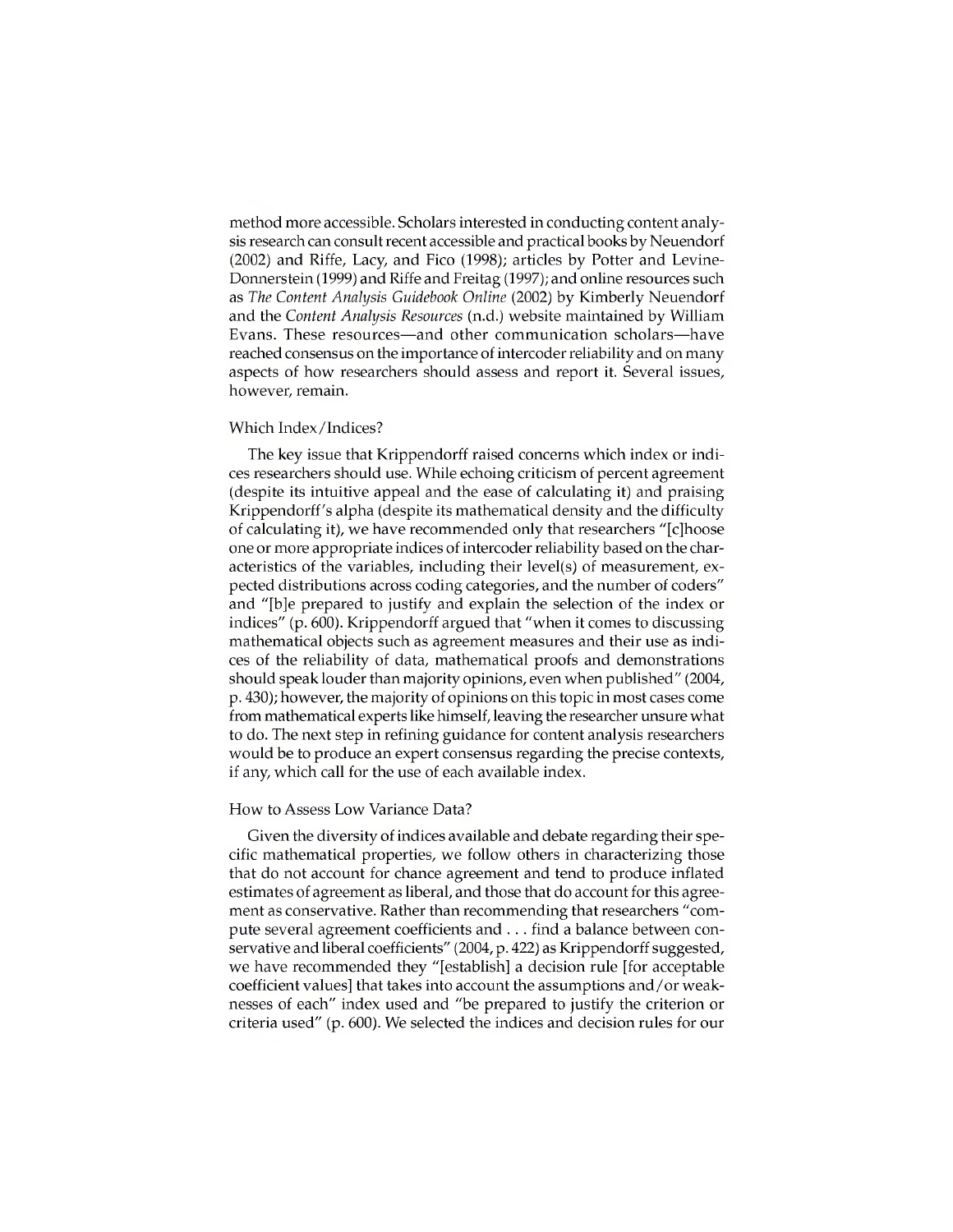study because of the context of our particular dataset. Based on the literature and extensive pretesting to refine the coding instrument, we expected many variables to contain little variance, and the researchers (the second and third authors) served as the coders. We knew that our reliability and other coding data were not "obtained by broken instruments or by coders who fell asleep or agreed in advance of the coding effort to make their task easy" (Krippendorff, 2004, p. 425). We are confident in the limited conclusions we reached (i.e., that the characteristics examined in the low variance variables are in fact rare); however, researchers need more specific guidelines regarding how to assess reliability in such situations.

### Effects of Sample Size?

In our reliability dataset, differences among reliability coefficients (excluding cases where the coefficient would normally be inappropriate because of the variable's level of measurement) were very minor (in the third decimal place). Krippendorff cautioned that smaller samples could result in larger differences. Researchers should always follow recommendations (e.g., Lacy & Rife, 1996) to obtain appropriately large reliability samples; however, it would help researchers to know just how big the differences in coefficients are likely to be with different sample sizes.

#### Overlapping Coders?

Some experts (e.g., Potter & Levine-Donnerstein, 1999, and Neuendorf, 2002) have cautioned against having different coders code different subsets of a reliability dataset. This was the basis of our recommendation to avoid that approach when possible, although we noted that many indices are designed to accommodate the missing data it produces. On the other hand, Krippendorff encouraged the use of overlapping coding "provided there is enough duplication or overlap" (2004, p. 428). Researchers need to resolve the disagreement regarding the appropriateness of this approach and, if it is endorsed, provide guidance regarding the minimum acceptable level of duplication.

### Software Solutions?

Aside from standardized, practical guidelines regarding reliability, researchers need easy-to-get, easy-to-use software tools to calculate it. We hope more researchers follow the lead of Kang, Kara, Laskey, and Seaton (1993) and Skymeg Software in developing the specialized freeware software tools content analysts need. Unfortunately, we know of no publicly available program that calculates the family of Krippendorff's alpha indices, but as we note in the online supplement to our article, the latest version (0.4.5) of PRAM (Skymeg Software, 2004), far from being "faulty,"